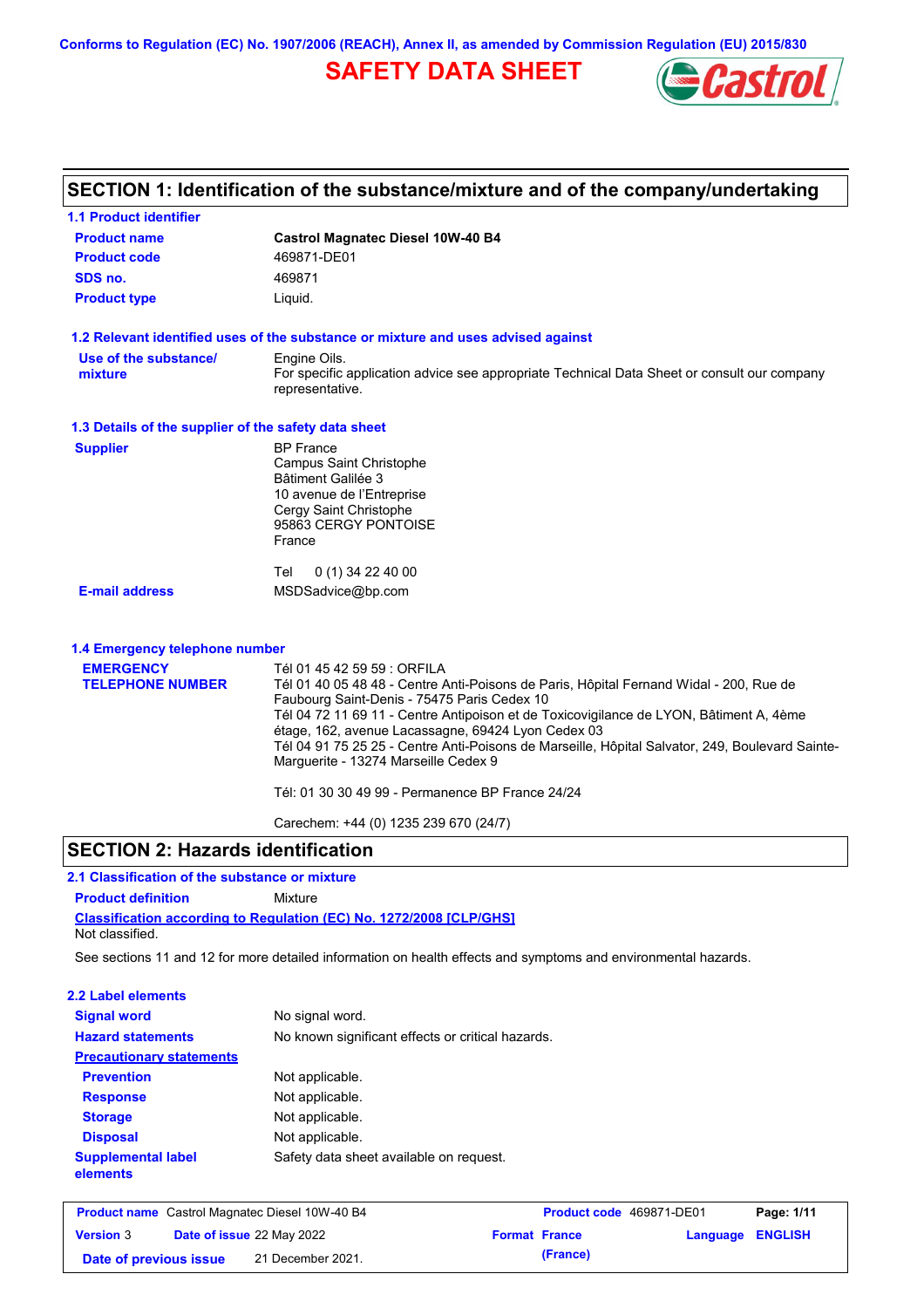## **SECTION 2: Hazards identification**

| EU Regulation (EC) No. 1907/2006 (REACH)                                                                                                                 |                                                                                                                                                                                                                                                                                                                                                                               |
|----------------------------------------------------------------------------------------------------------------------------------------------------------|-------------------------------------------------------------------------------------------------------------------------------------------------------------------------------------------------------------------------------------------------------------------------------------------------------------------------------------------------------------------------------|
| <b>Annex XVII - Restrictions</b><br>on the manufacture.<br>placing on the market<br>and use of certain<br>dangerous substances,<br>mixtures and articles | Not applicable.                                                                                                                                                                                                                                                                                                                                                               |
| <b>Special packaging requirements</b>                                                                                                                    |                                                                                                                                                                                                                                                                                                                                                                               |
| <b>Containers to be fitted</b><br>with child-resistant<br>fastenings                                                                                     | Not applicable.                                                                                                                                                                                                                                                                                                                                                               |
| <b>Tactile warning of danger</b>                                                                                                                         | Not applicable.                                                                                                                                                                                                                                                                                                                                                               |
| 2.3 Other hazards                                                                                                                                        |                                                                                                                                                                                                                                                                                                                                                                               |
| <b>Results of PBT and vPvB</b><br>assessment                                                                                                             | Product does not meet the criteria for PBT or vPvB according to Regulation (EC) No. 1907/2006,<br>Annex XIII.                                                                                                                                                                                                                                                                 |
| <b>Product meets the criteria</b><br>for PBT or vPvB according<br>to Regulation (EC) No.<br><b>1907/2006, Annex XIII</b>                                 | This mixture does not contain any substances that are assessed to be a PBT or a vPvB.                                                                                                                                                                                                                                                                                         |
| Other hazards which do<br>not result in classification                                                                                                   | Defatting to the skin.<br><b>USED ENGINE OILS</b><br>Used engine oil may contain hazardous components which have the potential to cause skin<br>cancer.<br>See Toxicological Information, section 11 of this Safety Data Sheet.<br>Experimental data on one or more of the components has been used to determine all or part of<br>the hazard classification of this product. |

### **SECTION 3: Composition/information on ingredients**

Mixture

### **3.2 Mixtures**

**Product definition**

Highly refined base oil (IP 346 DMSO extract < 3%). Proprietary performance additives.

| <b>Product/ingredient</b><br>name                                                             | <b>Identifiers</b>                                                                      |     | $\%$ | <b>Regulation (EC) No.</b><br>1272/2008 [CLP]                      | <b>Type</b> |
|-----------------------------------------------------------------------------------------------|-----------------------------------------------------------------------------------------|-----|------|--------------------------------------------------------------------|-------------|
| Distillates (petroleum), hydrotreated<br>heavy paraffinic                                     | REACH #: 01-2119484627-25 ≤5<br>EC: 265-157-1<br>CAS: 64742-54-7<br>Index: 649-467-00-8 |     |      | Asp. Tox. 1, H304                                                  | $[1]$       |
| Phosphorodithioic acid, mixed O,O-bis<br>(1,3-dimethylbutyl and iso-Pr) esters,<br>zinc salts | REACH #: 01-2119493626-26<br>EC: 283-392-8<br>CAS: 84605-29-8                           | -≤3 |      | Skin Irrit. 2, H315<br>Eye Dam. 1, H318<br>Aquatic Chronic 2, H411 | $[1]$       |
| Can Cantinu dC fauthen full taut of the Hintermante dealered about                            |                                                                                         |     |      |                                                                    |             |

**See Section 16 for the full text of the H statements declared above.**

### **Type**

[1] Substance classified with a health or environmental hazard

[2] Substance with a workplace exposure limit

[3] Substance meets the criteria for PBT according to Regulation (EC) No. 1907/2006, Annex XIII

[4] Substance meets the criteria for vPvB according to Regulation (EC) No. 1907/2006, Annex XIII

[5] Substance of equivalent concern

[6] Additional disclosure due to company policy

Occupational exposure limits, if available, are listed in Section 8.

### **SECTION 4: First aid measures**

### In case of contact, immediately flush eyes with plenty of water for at least 15 minutes. Eyelids should be held away from the eyeball to ensure thorough rinsing. Check for and remove any contact lenses. Get medical attention. **4.1 Description of first aid measures Eye contact Skin contact** Wash skin thoroughly with soap and water or use recognised skin cleanser. Remove contaminated clothing and shoes. Wash clothing before reuse. Clean shoes thoroughly before reuse. Get medical attention if irritation develops.

| <b>Product name</b> Castrol Magnatec Diesel 10W-40 B4 |  |                                  | Product code 469871-DE01 |                      | Page: 2/11              |  |
|-------------------------------------------------------|--|----------------------------------|--------------------------|----------------------|-------------------------|--|
| <b>Version 3</b>                                      |  | <b>Date of issue 22 May 2022</b> |                          | <b>Format France</b> | <b>Language ENGLISH</b> |  |
| Date of previous issue                                |  | 21 December 2021.                |                          | (France)             |                         |  |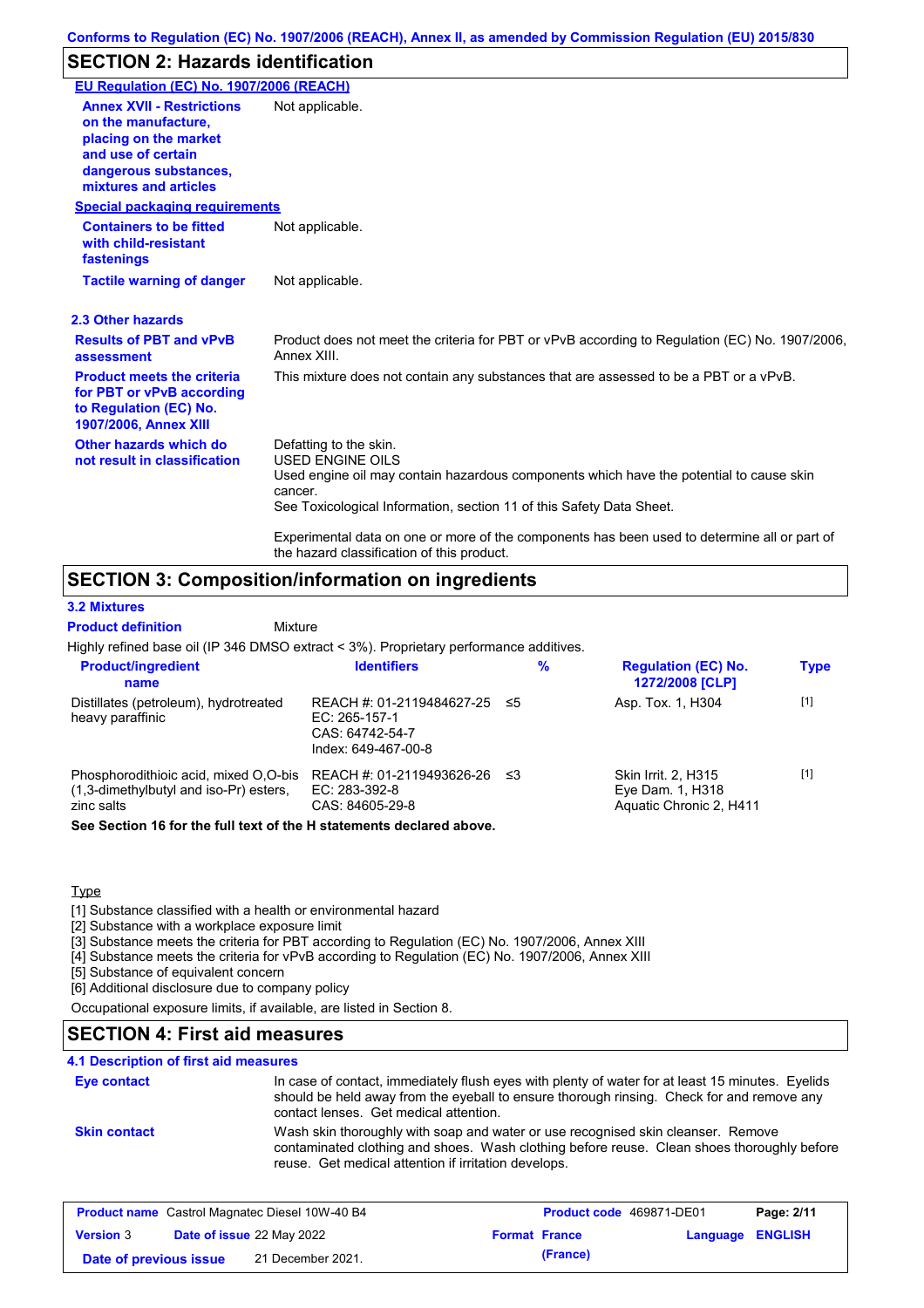### **Conforms to Regulation (EC) No. 1907/2006 (REACH), Annex II, as amended by Commission Regulation (EU) 2015/830**

## **SECTION 4: First aid measures**

| <b>Inhalation</b>                 | If inhaled, remove to fresh air. In case of inhalation of decomposition products in a fire,<br>symptoms may be delayed. The exposed person may need to be kept under medical<br>surveillance for 48 hours. Get medical attention if symptoms occur. |
|-----------------------------------|-----------------------------------------------------------------------------------------------------------------------------------------------------------------------------------------------------------------------------------------------------|
| Ingestion                         | Do not induce vomiting unless directed to do so by medical personnel. Get medical attention if<br>symptoms occur.                                                                                                                                   |
| <b>Protection of first-aiders</b> | No action shall be taken involving any personal risk or without suitable training. It may be<br>dangerous to the person providing aid to give mouth-to-mouth resuscitation.                                                                         |

### **4.2 Most important symptoms and effects, both acute and delayed**

|                                       | See Section 11 for more detailed information on health effects and symptoms.                                        |
|---------------------------------------|---------------------------------------------------------------------------------------------------------------------|
| <b>Potential acute health effects</b> |                                                                                                                     |
| <b>Inhalation</b>                     | Exposure to decomposition products may cause a health hazard. Serious effects may be<br>delayed following exposure. |
| <b>Ingestion</b>                      | No known significant effects or critical hazards.                                                                   |
| <b>Skin contact</b>                   | Defatting to the skin. May cause skin dryness and irritation.                                                       |
| Eye contact                           | Not classified as an eye irritant. Based on data available for this or related materials.                           |
|                                       | Delayed and immediate effects as well as chronic effects from short and long-term exposure                          |
| <b>Inhalation</b>                     | Overexposure to the inhalation of airborne droplets or aerosols may cause irritation of the<br>respiratory tract.   |
| Ingestion                             | Ingestion of large quantities may cause nausea and diarrhoea.                                                       |
| <b>Skin contact</b>                   | Prolonged or repeated contact can defat the skin and lead to irritation and/or dermatitis.                          |
| Eye contact                           | Potential risk of transient stinging or redness if accidental eye contact occurs.                                   |
|                                       |                                                                                                                     |

### **4.3 Indication of any immediate medical attention and special treatment needed**

|  | <b>Notes to physician</b> |
|--|---------------------------|
|--|---------------------------|

Treatment should in general be symptomatic and directed to relieving any effects. In case of inhalation of decomposition products in a fire, symptoms may be delayed. The exposed person may need to be kept under medical surveillance for 48 hours.

### **SECTION 5: Firefighting measures**

| 5.1 Extinguishing media                                                                                                                                    |                                                                                                                                                                                                                                                                                                                                                                   |  |  |
|------------------------------------------------------------------------------------------------------------------------------------------------------------|-------------------------------------------------------------------------------------------------------------------------------------------------------------------------------------------------------------------------------------------------------------------------------------------------------------------------------------------------------------------|--|--|
| <b>Suitable extinguishing</b><br>media                                                                                                                     | In case of fire, use foam, dry chemical or carbon dioxide extinguisher or spray.                                                                                                                                                                                                                                                                                  |  |  |
| <b>Unsuitable extinguishing</b><br>Do not use water jet. The use of a water jet may cause the fire to spread by splashing the<br>burning product.<br>media |                                                                                                                                                                                                                                                                                                                                                                   |  |  |
| 5.2 Special hazards arising from the substance or mixture                                                                                                  |                                                                                                                                                                                                                                                                                                                                                                   |  |  |
| <b>Hazards from the</b><br>substance or mixture                                                                                                            | In a fire or if heated, a pressure increase will occur and the container may burst.                                                                                                                                                                                                                                                                               |  |  |
| <b>Hazardous combustion</b><br>products                                                                                                                    | Combustion products may include the following:<br>carbon oxides $(CO, CO2)$ (carbon monoxide, carbon dioxide)<br>nitrogen oxides ( $NO$ , $NO2$ etc.)                                                                                                                                                                                                             |  |  |
| 5.3 Advice for firefighters                                                                                                                                |                                                                                                                                                                                                                                                                                                                                                                   |  |  |
| <b>Special precautions for</b><br>fire-fighters                                                                                                            | No action shall be taken involving any personal risk or without suitable training. Promptly<br>isolate the scene by removing all persons from the vicinity of the incident if there is a fire.                                                                                                                                                                    |  |  |
| <b>Special protective</b><br>equipment for fire-fighters                                                                                                   | Fire-fighters should wear appropriate protective equipment and self-contained breathing<br>apparatus (SCBA) with a full face-piece operated in positive pressure mode. Clothing for fire-<br>fighters (including helmets, protective boots and gloves) conforming to European standard EN<br>469 will provide a basic level of protection for chemical incidents. |  |  |

### **SECTION 6: Accidental release measures**

#### **6.1 Personal precautions, protective equipment and emergency procedures For non-emergency personnel** No action shall be taken involving any personal risk or without suitable training. Evacuate surrounding areas. Keep unnecessary and unprotected personnel from entering. Do not touch

#### **For emergency responders** or walk through spilt material. Floors may be slippery; use care to avoid falling. Put on appropriate personal protective equipment. Entry into a confined space or poorly ventilated area contaminated with vapour, mist or fume is extremely hazardous without the correct respiratory protective equipment and a safe system of work. Wear self-contained breathing apparatus. Wear a suitable chemical protective suit. Chemical resistant boots. See also the information in "For non-emergency personnel".

| <b>Product name</b> Castrol Magnatec Diesel 10W-40 B4 |  |                                  | <b>Product code</b> 469871-DE01 |                      | Page: 3/11              |  |
|-------------------------------------------------------|--|----------------------------------|---------------------------------|----------------------|-------------------------|--|
| <b>Version 3</b>                                      |  | <b>Date of issue 22 May 2022</b> |                                 | <b>Format France</b> | <b>Language ENGLISH</b> |  |
| Date of previous issue                                |  | 21 December 2021.                |                                 | (France)             |                         |  |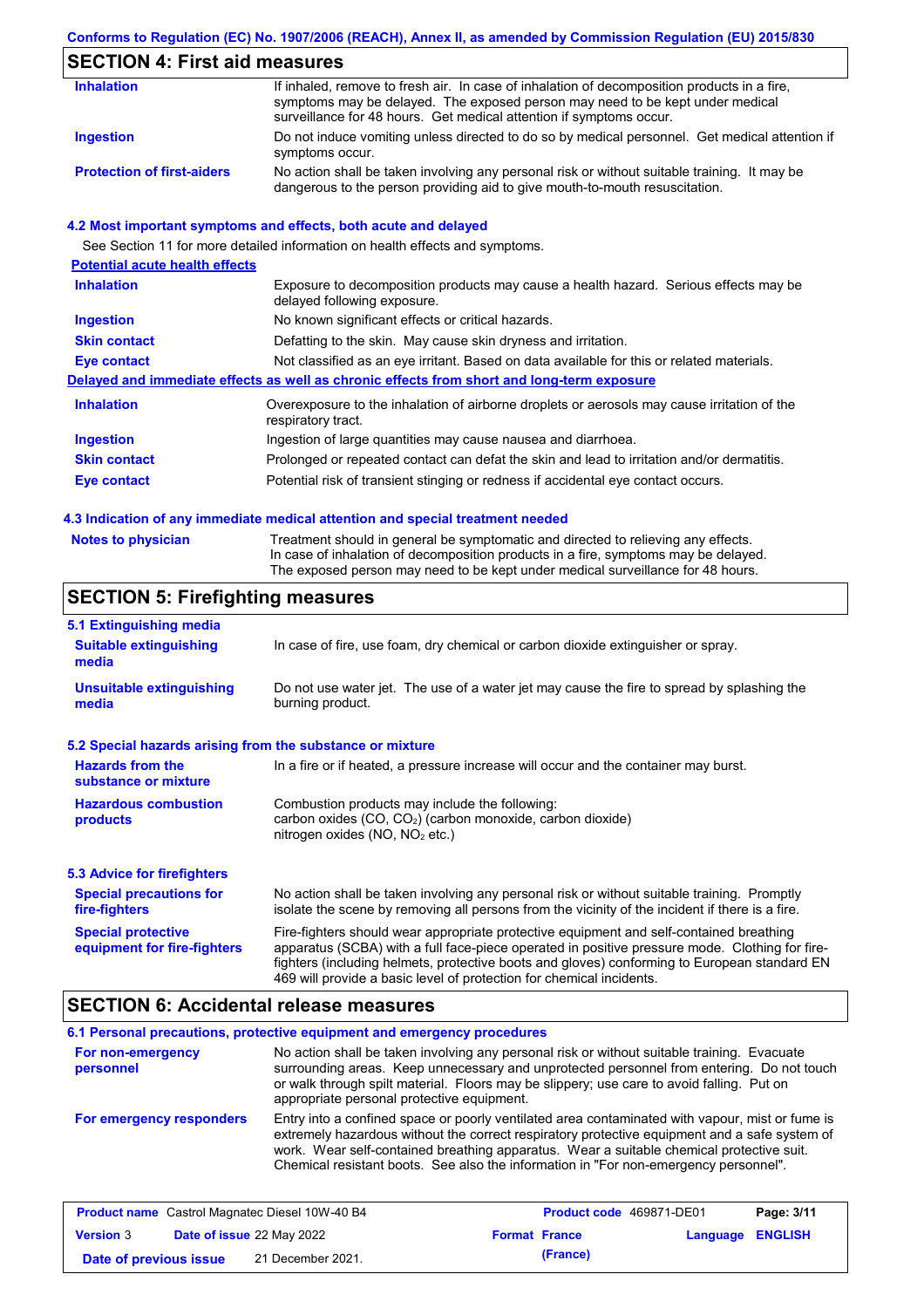## **SECTION 6: Accidental release measures**

| <b>6.2 Environmental</b><br><b>precautions</b> | Avoid dispersal of spilt material and runoff and contact with soil, waterways, drains and sewers.<br>Inform the relevant authorities if the product has caused environmental pollution (sewers,<br>waterways, soil or air).                                                                                                                                                                    |  |  |  |
|------------------------------------------------|------------------------------------------------------------------------------------------------------------------------------------------------------------------------------------------------------------------------------------------------------------------------------------------------------------------------------------------------------------------------------------------------|--|--|--|
|                                                | 6.3 Methods and material for containment and cleaning up                                                                                                                                                                                                                                                                                                                                       |  |  |  |
| <b>Small spill</b>                             | Stop leak if without risk. Move containers from spill area. Absorb with an inert material and<br>place in an appropriate waste disposal container. Dispose of via a licensed waste disposal<br>contractor.                                                                                                                                                                                     |  |  |  |
| Large spill                                    | Stop leak if without risk. Move containers from spill area. Prevent entry into sewers, water<br>courses, basements or confined areas. Contain and collect spillage with non-combustible,<br>absorbent material e.g. sand, earth, vermiculite or diatomaceous earth and place in container<br>for disposal according to local regulations. Dispose of via a licensed waste disposal contractor. |  |  |  |
| 6.4 Reference to other<br><b>sections</b>      | See Section 1 for emergency contact information.<br>See Section 5 for firefighting measures.<br>See Section 8 for information on appropriate personal protective equipment.<br>See Section 12 for environmental precautions.<br>See Section 13 for additional waste treatment information.                                                                                                     |  |  |  |

## **SECTION 7: Handling and storage**

| 7.1 Precautions for safe handling                                                    |                                                                                                                                                                                                                                                                                                                                                                                                                                                                                          |
|--------------------------------------------------------------------------------------|------------------------------------------------------------------------------------------------------------------------------------------------------------------------------------------------------------------------------------------------------------------------------------------------------------------------------------------------------------------------------------------------------------------------------------------------------------------------------------------|
| <b>Protective measures</b>                                                           | Put on appropriate personal protective equipment.                                                                                                                                                                                                                                                                                                                                                                                                                                        |
| <b>Advice on general</b><br>occupational hygiene                                     | Eating, drinking and smoking should be prohibited in areas where this material is handled,<br>stored and processed. Wash thoroughly after handling. Remove contaminated clothing and<br>protective equipment before entering eating areas. See also Section 8 for additional<br>information on hygiene measures.                                                                                                                                                                         |
| <b>7.2 Conditions for safe</b><br>storage, including any<br><i>incompatibilities</i> | Store in accordance with local requlations. Store in a dry, cool and well-ventilated area, away<br>from incompatible materials (see Section 10). Keep away from heat and direct sunlight. Keep<br>container tightly closed and sealed until ready for use. Containers that have been opened must<br>be carefully resealed and kept upright to prevent leakage. Store and use only in equipment/<br>containers designed for use with this product. Do not store in unlabelled containers. |
| <b>Not suitable</b>                                                                  | Prolonged exposure to elevated temperature                                                                                                                                                                                                                                                                                                                                                                                                                                               |
| 7.3 Specific end use(s)                                                              |                                                                                                                                                                                                                                                                                                                                                                                                                                                                                          |
| <b>Recommendations</b>                                                               | See section 1.2 and Exposure scenarios in annex, if applicable.                                                                                                                                                                                                                                                                                                                                                                                                                          |

## **SECTION 8: Exposure controls/personal protection**

### **8.1 Control parameters**

### **Occupational exposure limits** No exposure limit value known.

Whilst specific OELs for certain components may be shown in this section, other components may be present in any mist, vapour or dust produced. Therefore, the specific OELs may not be applicable to the product as a whole and are provided for guidance only.

**Recommended monitoring procedures**

If this product contains ingredients with exposure limits, personal, workplace atmosphere or biological monitoring may be required to determine the effectiveness of the ventilation or other control measures and/or the necessity to use respiratory protective equipment. Reference should be made to monitoring standards, such as the following: European Standard EN 689 (Workplace atmospheres - Guidance for the assessment of exposure by inhalation to chemical agents for comparison with limit values and measurement strategy) European Standard EN 14042 (Workplace atmospheres - Guide for the application and use of procedures for the assessment of exposure to chemical and biological agents) European Standard EN 482 (Workplace atmospheres - General requirements for the performance of procedures for the measurement of chemical agents) Reference to national guidance documents for methods for the determination of hazardous substances will also be required.

### **Derived No Effect Level**

No DNELs/DMELs available.

### **Predicted No Effect Concentration**

No PNECs available

### **8.2 Exposure controls**

|                        | <b>Product name</b> Castrol Magnatec Diesel 10W-40 B4 | <b>Product code</b> 469871-DE01 |                         | Page: 4/11 |
|------------------------|-------------------------------------------------------|---------------------------------|-------------------------|------------|
| <b>Version 3</b>       | <b>Date of issue 22 May 2022</b>                      | <b>Format France</b>            | <b>Language ENGLISH</b> |            |
| Date of previous issue | 21 December 2021.                                     | (France)                        |                         |            |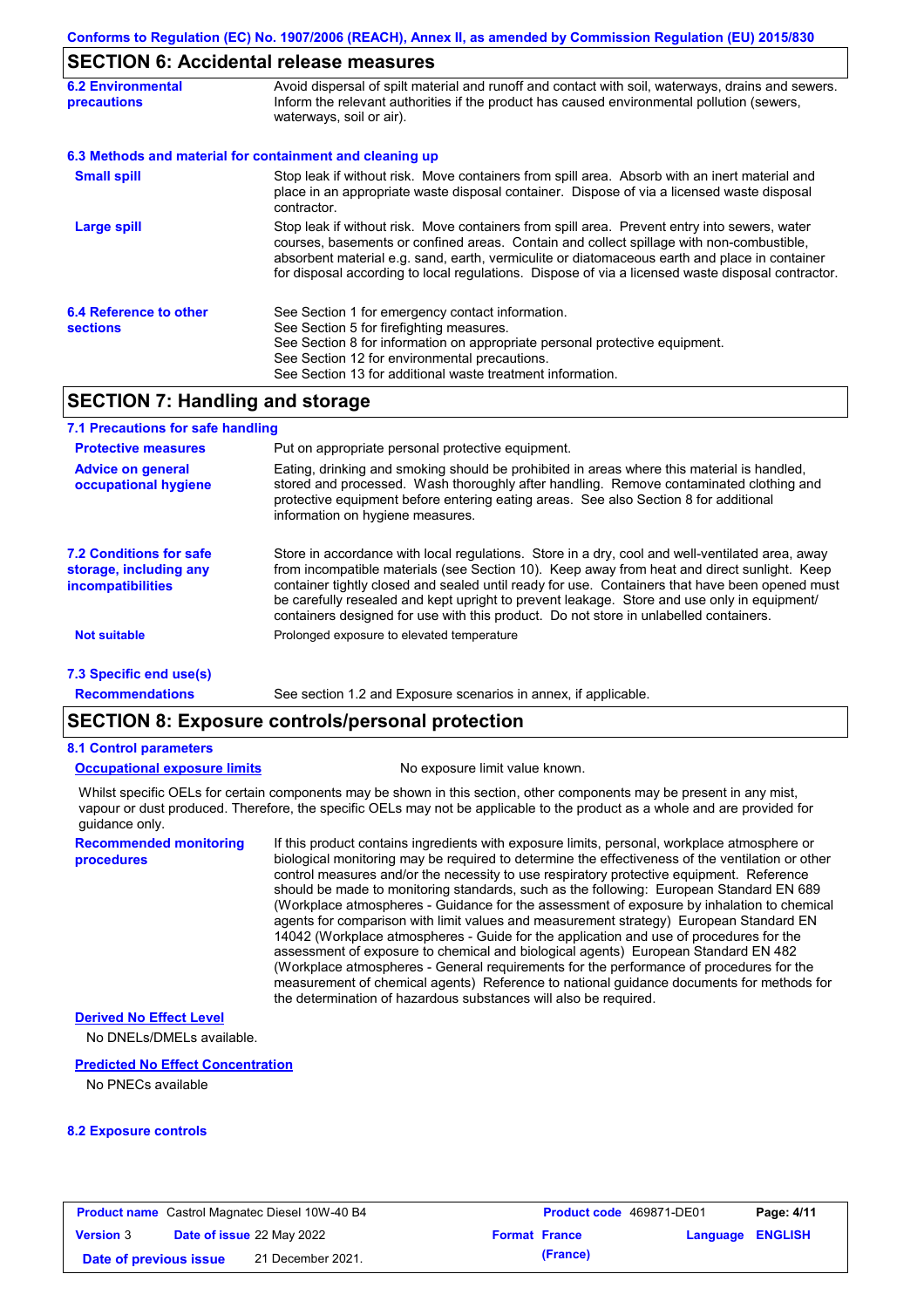# **SECTION 8: Exposure controls/personal protection**

| <b>Appropriate engineering</b><br>controls<br><b>Individual protection measures</b><br><b>Hygiene measures</b><br><b>Respiratory protection</b> | Provide exhaust ventilation or other engineering controls to keep the relevant airborne<br>concentrations below their respective occupational exposure limits.<br>All activities involving chemicals should be assessed for their risks to health, to ensure<br>exposures are adequately controlled. Personal protective equipment should only be considered<br>after other forms of control measures (e.g. engineering controls) have been suitably evaluated.<br>Personal protective equipment should conform to appropriate standards, be suitable for use, be<br>kept in good condition and properly maintained.<br>Your supplier of personal protective equipment should be consulted for advice on selection and<br>appropriate standards. For further information contact your national organisation for standards.<br>The final choice of protective equipment will depend upon a risk assessment. It is important to<br>ensure that all items of personal protective equipment are compatible.<br>Wash hands, forearms and face thoroughly after handling chemical products, before eating,<br>smoking and using the lavatory and at the end of the working period. Ensure that eyewash<br>stations and safety showers are close to the workstation location.<br>In case of insufficient ventilation, wear suitable respiratory equipment. |
|-------------------------------------------------------------------------------------------------------------------------------------------------|-----------------------------------------------------------------------------------------------------------------------------------------------------------------------------------------------------------------------------------------------------------------------------------------------------------------------------------------------------------------------------------------------------------------------------------------------------------------------------------------------------------------------------------------------------------------------------------------------------------------------------------------------------------------------------------------------------------------------------------------------------------------------------------------------------------------------------------------------------------------------------------------------------------------------------------------------------------------------------------------------------------------------------------------------------------------------------------------------------------------------------------------------------------------------------------------------------------------------------------------------------------------------------------------------------------------------------------------------------|
|                                                                                                                                                 | The correct choice of respiratory protection depends upon the chemicals being handled, the<br>conditions of work and use, and the condition of the respiratory equipment. Safety procedures<br>should be developed for each intended application. Respiratory protection equipment should<br>therefore be chosen in consultation with the supplier/manufacturer and with a full assessment<br>of the working conditions.                                                                                                                                                                                                                                                                                                                                                                                                                                                                                                                                                                                                                                                                                                                                                                                                                                                                                                                            |
| <b>Eye/face protection</b><br><b>Skin protection</b>                                                                                            | Safety glasses with side shields.                                                                                                                                                                                                                                                                                                                                                                                                                                                                                                                                                                                                                                                                                                                                                                                                                                                                                                                                                                                                                                                                                                                                                                                                                                                                                                                   |
| <b>Hand protection</b>                                                                                                                          | <b>General Information:</b>                                                                                                                                                                                                                                                                                                                                                                                                                                                                                                                                                                                                                                                                                                                                                                                                                                                                                                                                                                                                                                                                                                                                                                                                                                                                                                                         |
|                                                                                                                                                 | Because specific work environments and material handling practices vary, safety procedures<br>should be developed for each intended application. The correct choice of protective gloves<br>depends upon the chemicals being handled, and the conditions of work and use. Most gloves<br>provide protection for only a limited time before they must be discarded and replaced (even the<br>best chemically resistant gloves will break down after repeated chemical exposures).                                                                                                                                                                                                                                                                                                                                                                                                                                                                                                                                                                                                                                                                                                                                                                                                                                                                    |
|                                                                                                                                                 | Gloves should be chosen in consultation with the supplier / manufacturer and taking account of<br>a full assessment of the working conditions.                                                                                                                                                                                                                                                                                                                                                                                                                                                                                                                                                                                                                                                                                                                                                                                                                                                                                                                                                                                                                                                                                                                                                                                                      |
|                                                                                                                                                 | Recommended: Nitrile gloves.<br><b>Breakthrough time:</b>                                                                                                                                                                                                                                                                                                                                                                                                                                                                                                                                                                                                                                                                                                                                                                                                                                                                                                                                                                                                                                                                                                                                                                                                                                                                                           |
|                                                                                                                                                 | Breakthrough time data are generated by glove manufacturers under laboratory test conditions<br>and represent how long a glove can be expected to provide effective permeation resistance. It<br>is important when following breakthrough time recommendations that actual workplace<br>conditions are taken into account. Always consult with your glove supplier for up-to-date<br>technical information on breakthrough times for the recommended glove type.<br>Our recommendations on the selection of gloves are as follows:                                                                                                                                                                                                                                                                                                                                                                                                                                                                                                                                                                                                                                                                                                                                                                                                                  |
|                                                                                                                                                 | Continuous contact:                                                                                                                                                                                                                                                                                                                                                                                                                                                                                                                                                                                                                                                                                                                                                                                                                                                                                                                                                                                                                                                                                                                                                                                                                                                                                                                                 |
|                                                                                                                                                 | Gloves with a minimum breakthrough time of 240 minutes, or >480 minutes if suitable gloves<br>can be obtained.<br>If suitable gloves are not available to offer that level of protection, gloves with shorter<br>breakthrough times may be acceptable as long as appropriate glove maintenance and<br>replacement regimes are determined and adhered to.                                                                                                                                                                                                                                                                                                                                                                                                                                                                                                                                                                                                                                                                                                                                                                                                                                                                                                                                                                                            |
|                                                                                                                                                 | Short-term / splash protection:                                                                                                                                                                                                                                                                                                                                                                                                                                                                                                                                                                                                                                                                                                                                                                                                                                                                                                                                                                                                                                                                                                                                                                                                                                                                                                                     |
|                                                                                                                                                 | Recommended breakthrough times as above.<br>It is recognised that for short-term, transient exposures, gloves with shorter breakthrough times<br>may commonly be used. Therefore, appropriate maintenance and replacement regimes must<br>be determined and rigorously followed.                                                                                                                                                                                                                                                                                                                                                                                                                                                                                                                                                                                                                                                                                                                                                                                                                                                                                                                                                                                                                                                                    |
|                                                                                                                                                 | <b>Glove Thickness:</b>                                                                                                                                                                                                                                                                                                                                                                                                                                                                                                                                                                                                                                                                                                                                                                                                                                                                                                                                                                                                                                                                                                                                                                                                                                                                                                                             |
|                                                                                                                                                 | For general applications, we recommend gloves with a thickness typically greater than 0.35 mm.                                                                                                                                                                                                                                                                                                                                                                                                                                                                                                                                                                                                                                                                                                                                                                                                                                                                                                                                                                                                                                                                                                                                                                                                                                                      |
|                                                                                                                                                 | It should be emphasised that glove thickness is not necessarily a good predictor of glove<br>resistance to a specific chemical, as the permeation efficiency of the glove will be dependent<br>on the exact composition of the glove material. Therefore, glove selection should also be based<br>on consideration of the task requirements and knowledge of breakthrough times.<br>Glove thickness may also vary depending on the glove manufacturer, the glove type and the<br>glove model. Therefore, the manufacturers' technical data should always be taken into account<br>to ensure selection of the most appropriate glove for the task.                                                                                                                                                                                                                                                                                                                                                                                                                                                                                                                                                                                                                                                                                                   |

|                        | <b>Product name</b> Castrol Magnatec Diesel 10W-40 B4 |                      | <b>Product code</b> 469871-DE01 |                  | Page: 5/11 |
|------------------------|-------------------------------------------------------|----------------------|---------------------------------|------------------|------------|
| <b>Version 3</b>       | <b>Date of issue 22 May 2022</b>                      | <b>Format France</b> |                                 | Language ENGLISH |            |
| Date of previous issue | 21 December 2021.                                     |                      | (France)                        |                  |            |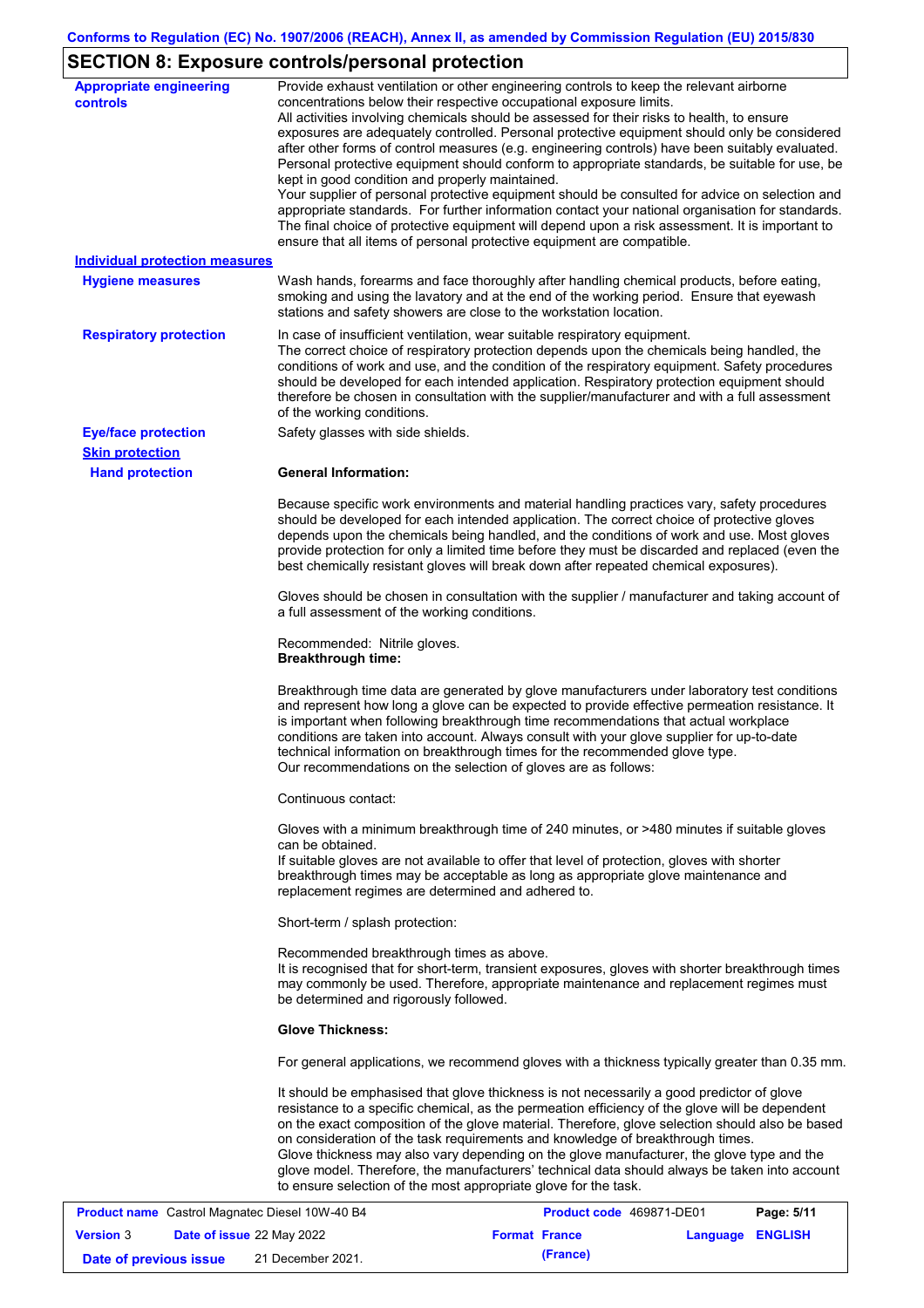## **SECTION 8: Exposure controls/personal protection**

|                                           | Note: Depending on the activity being conducted, gloves of varying thickness may be required<br>for specific tasks. For example:                                                                                                                                                                                                                                                                                                                                                                                                                                                                                                                                                      |
|-------------------------------------------|---------------------------------------------------------------------------------------------------------------------------------------------------------------------------------------------------------------------------------------------------------------------------------------------------------------------------------------------------------------------------------------------------------------------------------------------------------------------------------------------------------------------------------------------------------------------------------------------------------------------------------------------------------------------------------------|
|                                           | • Thinner gloves (down to 0.1 mm or less) may be required where a high degree of manual<br>dexterity is needed. However, these gloves are only likely to give short duration protection and<br>would normally be just for single use applications, then disposed of.                                                                                                                                                                                                                                                                                                                                                                                                                  |
|                                           | • Thicker gloves (up to 3 mm or more) may be required where there is a mechanical (as well<br>as a chemical) risk i.e. where there is abrasion or puncture potential.                                                                                                                                                                                                                                                                                                                                                                                                                                                                                                                 |
| <b>Skin and body</b>                      | Use of protective clothing is good industrial practice.<br>Personal protective equipment for the body should be selected based on the task being<br>performed and the risks involved and should be approved by a specialist before handling this<br>product.<br>Cotton or polyester/cotton overalls will only provide protection against light superficial<br>contamination that will not soak through to the skin. Overalls should be laundered on a regular<br>basis. When the risk of skin exposure is high (e.g. when cleaning up spillages or if there is a<br>risk of splashing) then chemical resistant aprons and/or impervious chemical suits and boots<br>will be required. |
| <b>Refer to standards:</b>                | Respiratory protection: EN 529<br>Gloves: EN 420, EN 374<br>Eye protection: EN 166<br>Filtering half-mask: EN 149<br>Filtering half-mask with valve: EN 405<br>Half-mask: EN 140 plus filter<br>Full-face mask: EN 136 plus filter<br>Particulate filters: EN 143<br>Gas/combined filters: EN 14387                                                                                                                                                                                                                                                                                                                                                                                   |
| <b>Environmental exposure</b><br>controls | Emissions from ventilation or work process equipment should be checked to ensure they<br>comply with the requirements of environmental protection legislation. In some cases, fume<br>scrubbers, filters or engineering modifications to the process equipment will be necessary to<br>reduce emissions to acceptable levels.                                                                                                                                                                                                                                                                                                                                                         |

## **SECTION 9: Physical and chemical properties**

The conditions of measurement of all properties are at standard temperature and pressure unless otherwise indicated.

### **9.1 Information on basic physical and chemical properties**

| <b>Appearance</b>                                      |                                                                                       |
|--------------------------------------------------------|---------------------------------------------------------------------------------------|
| <b>Physical state</b>                                  | Liquid.                                                                               |
| <b>Colour</b>                                          | Amber.                                                                                |
| <b>Odour</b>                                           | Not available.                                                                        |
| <b>Odour threshold</b>                                 | Not available.                                                                        |
| рH                                                     | Not applicable.                                                                       |
| <b>Melting point/freezing point</b>                    | Not available.                                                                        |
| Initial boiling point and boiling<br>range             | Not available.                                                                        |
| <b>Pour point</b>                                      | -42 °C                                                                                |
| <b>Flash point</b>                                     | Closed cup: 202°C (395.6°F) [Pensky-Martens]<br>Open cup: 226°C (438.8°F) [Cleveland] |
| <b>Evaporation rate</b>                                | Not available.                                                                        |
| <b>Flammability (solid, gas)</b>                       | Not available.                                                                        |
| <b>Upper/lower flammability or</b><br>explosive limits | Not available.                                                                        |
| <b>Vapour pressure</b>                                 | Not available.                                                                        |

|                        | <b>Product name</b> Castrol Magnatec Diesel 10W-40 B4 | <b>Product code</b> 469871-DE01 |                         | Page: 6/11 |
|------------------------|-------------------------------------------------------|---------------------------------|-------------------------|------------|
| <b>Version 3</b>       | <b>Date of issue 22 May 2022</b>                      | <b>Format France</b>            | <b>Language ENGLISH</b> |            |
| Date of previous issue | 21 December 2021.                                     | (France)                        |                         |            |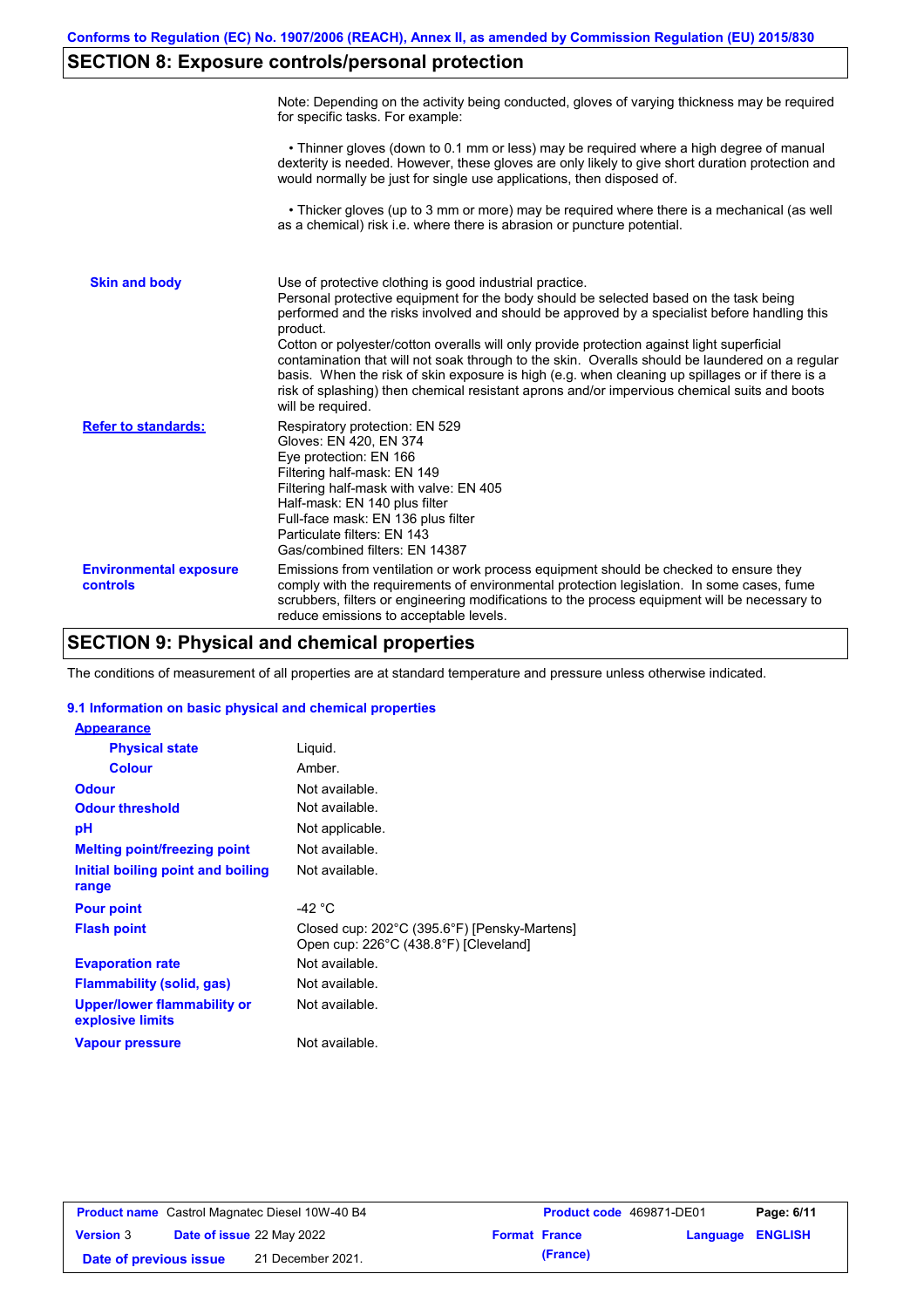## **SECTION 9: Physical and chemical properties**

|                                                   |                                                                                                                                   | Vapour Pressure at 20°C |         |                    | Vapour pressure at 50°C |     |               |
|---------------------------------------------------|-----------------------------------------------------------------------------------------------------------------------------------|-------------------------|---------|--------------------|-------------------------|-----|---------------|
|                                                   | <b>Ingredient name</b>                                                                                                            | mm Hg kPa               |         | <b>Method</b>      | mm<br>Hg                | kPa | <b>Method</b> |
|                                                   | Distillates (petroleum),<br>hydrotreated heavy<br>paraffinic                                                                      | < 0.08                  | < 0.011 | <b>ASTM D 5191</b> |                         |     |               |
|                                                   | Distillates (petroleum),<br>solvent-dewaxed<br>heavy paraffinic                                                                   | < 0.08                  | <0.011  | <b>ASTM D 5191</b> |                         |     |               |
|                                                   | Distillates (petroleum),<br>hydrotreated heavy<br>paraffinic                                                                      | < 0.08                  | < 0.011 | <b>ASTM D 5191</b> |                         |     |               |
|                                                   | Phosphorodithioic acid, 0<br>mixed O,O-bis<br>(1,3-dimethylbutyl and<br>iso-Pr) esters, zinc salts                                |                         | 0       | <b>EU A.4</b>      | $\pmb{0}$               | 0   | EU A.4        |
| <b>Vapour density</b>                             | Not available.                                                                                                                    |                         |         |                    |                         |     |               |
| <b>Relative density</b>                           | Not available.                                                                                                                    |                         |         |                    |                         |     |               |
| <b>Density</b>                                    | <1000 kg/m <sup>3</sup> (<1 g/cm <sup>3</sup> ) at 15°C                                                                           |                         |         |                    |                         |     |               |
| <b>Solubility(ies)</b>                            | insoluble in water.                                                                                                               |                         |         |                    |                         |     |               |
| <b>Partition coefficient: n-octanol/</b><br>water | Not applicable.                                                                                                                   |                         |         |                    |                         |     |               |
| <b>Auto-ignition temperature</b>                  | Not available.                                                                                                                    |                         |         |                    |                         |     |               |
| <b>Decomposition temperature</b>                  | Not available.                                                                                                                    |                         |         |                    |                         |     |               |
| <b>Viscosity</b>                                  | Kinematic: 101.1 mm <sup>2</sup> /s (101.1 cSt) at 40°C<br>Kinematic: 13.8 to 16.2 mm <sup>2</sup> /s (13.8 to 16.2 cSt) at 100°C |                         |         |                    |                         |     |               |
| <b>Explosive properties</b>                       | Not available.                                                                                                                    |                         |         |                    |                         |     |               |
| <b>Oxidising properties</b>                       | Not available.                                                                                                                    |                         |         |                    |                         |     |               |
| <b>Particle characteristics</b>                   |                                                                                                                                   |                         |         |                    |                         |     |               |
| <b>Median particle size</b>                       | Not applicable.                                                                                                                   |                         |         |                    |                         |     |               |
| 9.2 Other information                             |                                                                                                                                   |                         |         |                    |                         |     |               |
| No additional information.                        |                                                                                                                                   |                         |         |                    |                         |     |               |

| <b>10.1 Reactivity</b>                            | No specific test data available for this product. Refer to Conditions to avoid and Incompatible<br>materials for additional information.                                |
|---------------------------------------------------|-------------------------------------------------------------------------------------------------------------------------------------------------------------------------|
| <b>10.2 Chemical stability</b>                    | The product is stable.                                                                                                                                                  |
| <b>10.3 Possibility of</b><br>hazardous reactions | Under normal conditions of storage and use, hazardous reactions will not occur.<br>Under normal conditions of storage and use, hazardous polymerisation will not occur. |
| <b>10.4 Conditions to avoid</b>                   | Avoid all possible sources of ignition (spark or flame).                                                                                                                |
| <b>10.5 Incompatible materials</b>                | Reactive or incompatible with the following materials: oxidising materials.                                                                                             |
| <b>10.6 Hazardous</b><br>decomposition products   | Under normal conditions of storage and use, hazardous decomposition products should not be<br>produced.                                                                 |

# **SECTION 11: Toxicological information**

| 11.1 Information on toxicological effects                            |                                                                                                                     |                      |                          |          |                |
|----------------------------------------------------------------------|---------------------------------------------------------------------------------------------------------------------|----------------------|--------------------------|----------|----------------|
| <b>Acute toxicity estimates</b>                                      |                                                                                                                     |                      |                          |          |                |
| Not available.<br><b>Information on likely</b><br>routes of exposure | Routes of entry anticipated: Dermal, Inhalation.                                                                    |                      |                          |          |                |
| <b>Potential acute health effects</b>                                |                                                                                                                     |                      |                          |          |                |
| <b>Inhalation</b>                                                    | Exposure to decomposition products may cause a health hazard. Serious effects may be<br>delayed following exposure. |                      |                          |          |                |
| <b>Ingestion</b>                                                     | No known significant effects or critical hazards.                                                                   |                      |                          |          |                |
| <b>Product name</b> Castrol Magnatec Diesel 10W-40 B4                |                                                                                                                     |                      | Product code 469871-DE01 |          | Page: 7/11     |
| <b>Version 3</b><br><b>Date of issue 22 May 2022</b>                 |                                                                                                                     | <b>Format France</b> |                          | Language | <b>ENGLISH</b> |
| Date of previous issue                                               | 21 December 2021.                                                                                                   |                      | (France)                 |          |                |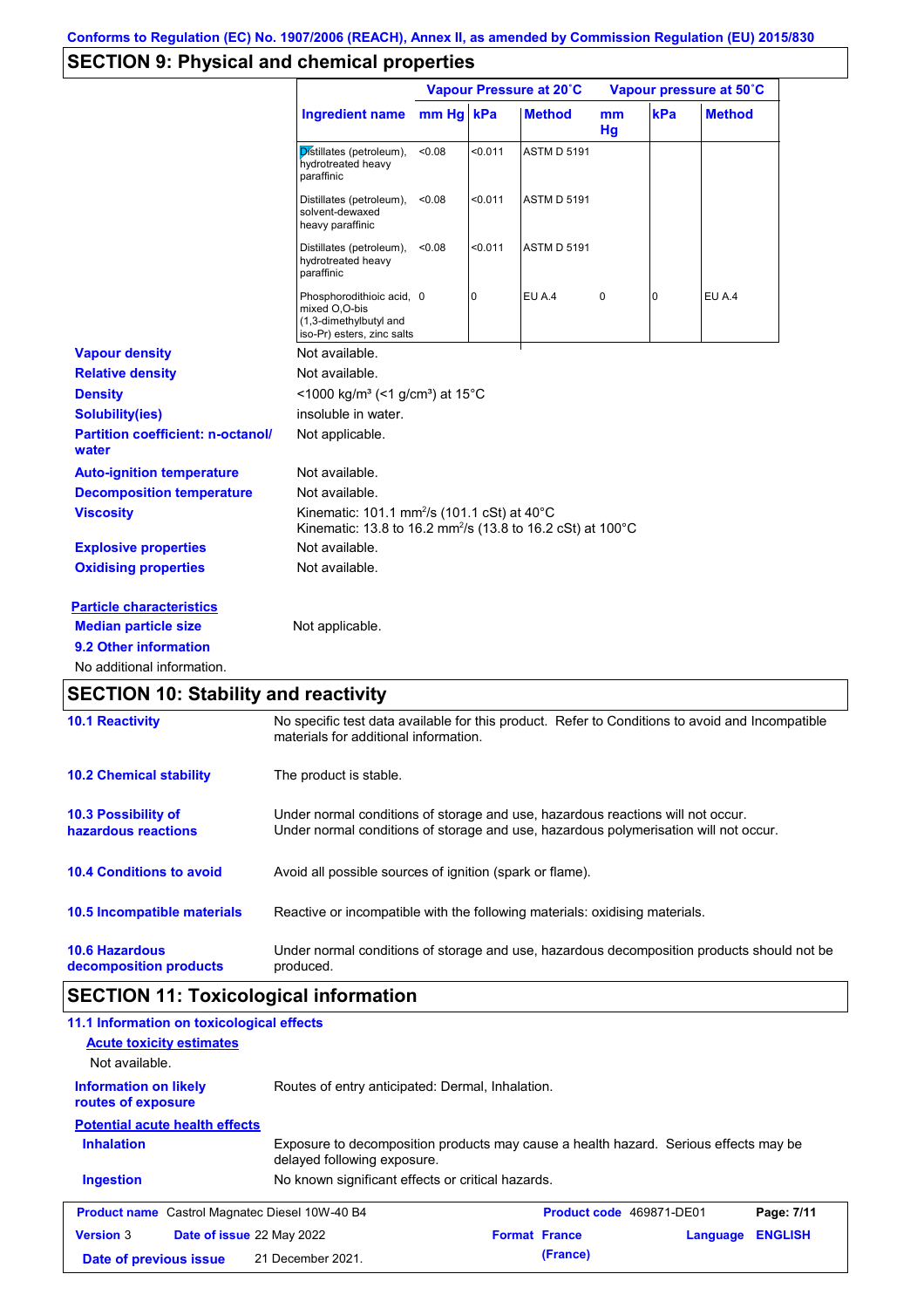## **SECTION 11: Toxicological information**

| <b>Skin contact</b>                     | Defatting to the skin. May cause skin dryness and irritation.                                                                                                                                                                                                                                                                                                                                            |
|-----------------------------------------|----------------------------------------------------------------------------------------------------------------------------------------------------------------------------------------------------------------------------------------------------------------------------------------------------------------------------------------------------------------------------------------------------------|
| <b>Eye contact</b>                      | Not classified as an eye irritant. Based on data available for this or related materials.                                                                                                                                                                                                                                                                                                                |
|                                         | Symptoms related to the physical, chemical and toxicological characteristics                                                                                                                                                                                                                                                                                                                             |
| <b>Inhalation</b>                       | No specific data.                                                                                                                                                                                                                                                                                                                                                                                        |
| <b>Ingestion</b>                        | No specific data.                                                                                                                                                                                                                                                                                                                                                                                        |
| <b>Skin contact</b>                     | Adverse symptoms may include the following:<br>irritation<br>dryness<br>cracking                                                                                                                                                                                                                                                                                                                         |
| <b>Eye contact</b>                      | No specific data.                                                                                                                                                                                                                                                                                                                                                                                        |
|                                         | Delayed and immediate effects as well as chronic effects from short and long-term exposure                                                                                                                                                                                                                                                                                                               |
| <b>Inhalation</b>                       | Overexposure to the inhalation of airborne droplets or aerosols may cause irritation of the<br>respiratory tract.                                                                                                                                                                                                                                                                                        |
| <b>Ingestion</b>                        | Ingestion of large quantities may cause nausea and diarrhoea.                                                                                                                                                                                                                                                                                                                                            |
| <b>Skin contact</b>                     | Prolonged or repeated contact can defat the skin and lead to irritation and/or dermatitis.                                                                                                                                                                                                                                                                                                               |
| <b>Eye contact</b>                      | Potential risk of transient stinging or redness if accidental eye contact occurs.                                                                                                                                                                                                                                                                                                                        |
| <b>Potential chronic health effects</b> |                                                                                                                                                                                                                                                                                                                                                                                                          |
| <b>General</b>                          | USED ENGINE OILS<br>Combustion products resulting from the operation of internal combustion engines contaminate<br>engine oils during use. Used engine oil may contain hazardous components which have the<br>potential to cause skin cancer. Frequent or prolonged contact with all types and makes of used<br>engine oil must therefore be avoided and a high standard of personal hygiene maintained. |
| <b>Carcinogenicity</b>                  | No known significant effects or critical hazards.                                                                                                                                                                                                                                                                                                                                                        |
| <b>Mutagenicity</b>                     | No known significant effects or critical hazards.                                                                                                                                                                                                                                                                                                                                                        |
| <b>Developmental effects</b>            | No known significant effects or critical hazards.                                                                                                                                                                                                                                                                                                                                                        |
| <b>Fertility effects</b>                | No known significant effects or critical hazards.                                                                                                                                                                                                                                                                                                                                                        |

## **SECTION 12: Ecological information**

```
12.1 Toxicity
```
**Environmental hazards** Not classified as dangerous

### **12.2 Persistence and degradability**

Expected to be biodegradable.

### **12.3 Bioaccumulative potential**

This product is not expected to bioaccumulate through food chains in the environment.

| <b>12.4 Mobility in soil</b>                            |                                                                      |
|---------------------------------------------------------|----------------------------------------------------------------------|
| <b>Soil/water partition</b><br><b>coefficient (Koc)</b> | Not available.                                                       |
| <b>Mobility</b>                                         | Spillages may penetrate the soil causing ground water contamination. |

### **12.5 Results of PBT and vPvB assessment**

Product does not meet the criteria for PBT or vPvB according to Regulation (EC) No. 1907/2006, Annex XIII.

**Other ecological information**

Spills may form a film on water surfaces causing physical damage to organisms. Oxygen transfer could also be impaired.

### **SECTION 13: Disposal considerations**

|  |  | <b>13.1 Waste treatment methods</b> |  |  |
|--|--|-------------------------------------|--|--|
|--|--|-------------------------------------|--|--|

**Methods of disposal**

**Product**

Where possible, arrange for product to be recycled. Dispose of via an authorised person/ licensed waste disposal contractor in accordance with local regulations.

### **European waste catalogue (EWC) Hazardous waste** Yes.

|                                             | <b>Waste code</b>         |                                                       |                                                                 | <b>Waste designation</b> |  |                         |
|---------------------------------------------|---------------------------|-------------------------------------------------------|-----------------------------------------------------------------|--------------------------|--|-------------------------|
| 13 02 05*                                   |                           |                                                       | mineral-based non-chlorinated engine, gear and lubricating oils |                          |  |                         |
|                                             |                           | <b>Product name</b> Castrol Magnatec Diesel 10W-40 B4 |                                                                 | Product code 469871-DE01 |  | Page: 8/11              |
| <b>Version 3</b>                            | Date of issue 22 May 2022 |                                                       | <b>Format France</b>                                            |                          |  | <b>Language ENGLISH</b> |
| 21 December 2021.<br>Date of previous issue |                           |                                                       | (France)                                                        |                          |  |                         |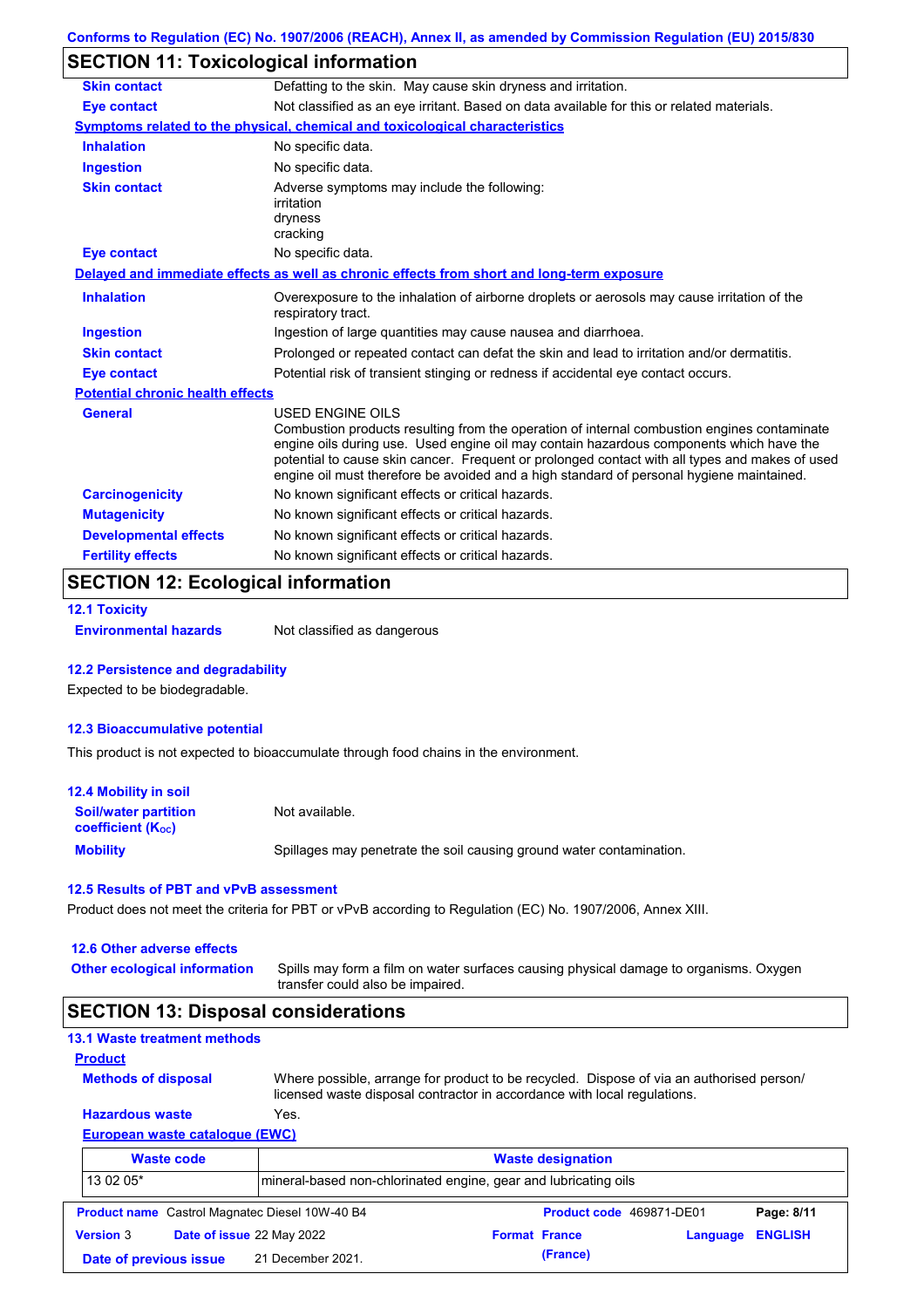## **SECTION 13: Disposal considerations**

However, deviation from the intended use and/or the presence of any potential contaminants may require an alternative waste disposal code to be assigned by the end user.

### **Packaging**

| <b>Methods of disposal</b> | Where possible, arrange for product to be recycled. Dispose of via an authorised person/<br>licensed waste disposal contractor in accordance with local regulations.                                                                                                                                                                                                                                                                                                                            |
|----------------------------|-------------------------------------------------------------------------------------------------------------------------------------------------------------------------------------------------------------------------------------------------------------------------------------------------------------------------------------------------------------------------------------------------------------------------------------------------------------------------------------------------|
| <b>Special precautions</b> | This material and its container must be disposed of in a safe way. Care should be taken when<br>handling emptied containers that have not been cleaned or rinsed out. Empty containers or<br>liners may retain some product residues. Empty containers represent a fire hazard as they may<br>contain flammable product residues and vapour. Never weld, solder or braze empty containers.<br>Avoid dispersal of spilt material and runoff and contact with soil, waterways, drains and sewers. |
| <b>References</b>          | Commission 2014/955/EU<br>Directive 2008/98/EC                                                                                                                                                                                                                                                                                                                                                                                                                                                  |

## **SECTION 14: Transport information**

|                                           | <b>ADR/RID</b> | <b>ADN</b>     | <b>IMDG</b>    | <b>IATA</b>    |  |
|-------------------------------------------|----------------|----------------|----------------|----------------|--|
| 14.1 UN number                            | Not regulated. | Not regulated. | Not regulated. | Not regulated. |  |
| 14.2 UN proper<br>shipping name           |                |                | -              |                |  |
| <b>14.3 Transport</b><br>hazard class(es) |                |                | -              |                |  |
| 14.4 Packing<br>group                     |                |                | -              |                |  |
| 14.5<br><b>Environmental</b><br>hazards   | No.            | No.            | No.            | No.            |  |
| <b>Additional</b><br><b>information</b>   |                |                |                |                |  |

**14.6 Special precautions for user** Not available.

**14.7 Transport in bulk according to IMO instruments** Not available.

## **SECTION 15: Regulatory information**

**15.1 Safety, health and environmental regulations/legislation specific for the substance or mixture**

### **EU Regulation (EC) No. 1907/2006 (REACH)**

**Annex XIV - List of substances subject to authorisation**

### **Annex XIV**

None of the components are listed.

**Substances of very high concern**

None of the components are listed.

### **EU Regulation (EC) No. 1907/2006 (REACH)**

**Other regulations REACH Status** The company, as identified in Section 1, sells this product in the EU in compliance with the current requirements of REACH. At least one component is not listed. **United States inventory** At least one component is not listed. **(TSCA 8b) Australia inventory (AIIC) Annex XVII - Restrictions on the manufacture, placing on the market and use of certain dangerous substances, mixtures and articles** Not applicable. **Product name** Castrol Magnatec Diesel 10W-40 B4 **Product Code 469871-DE01 Page: 9/11 Version** 3 **Date of issue** 22 May 2022 **Format France Language ENGLISH Date of previous issue (France)** 21 December 2021.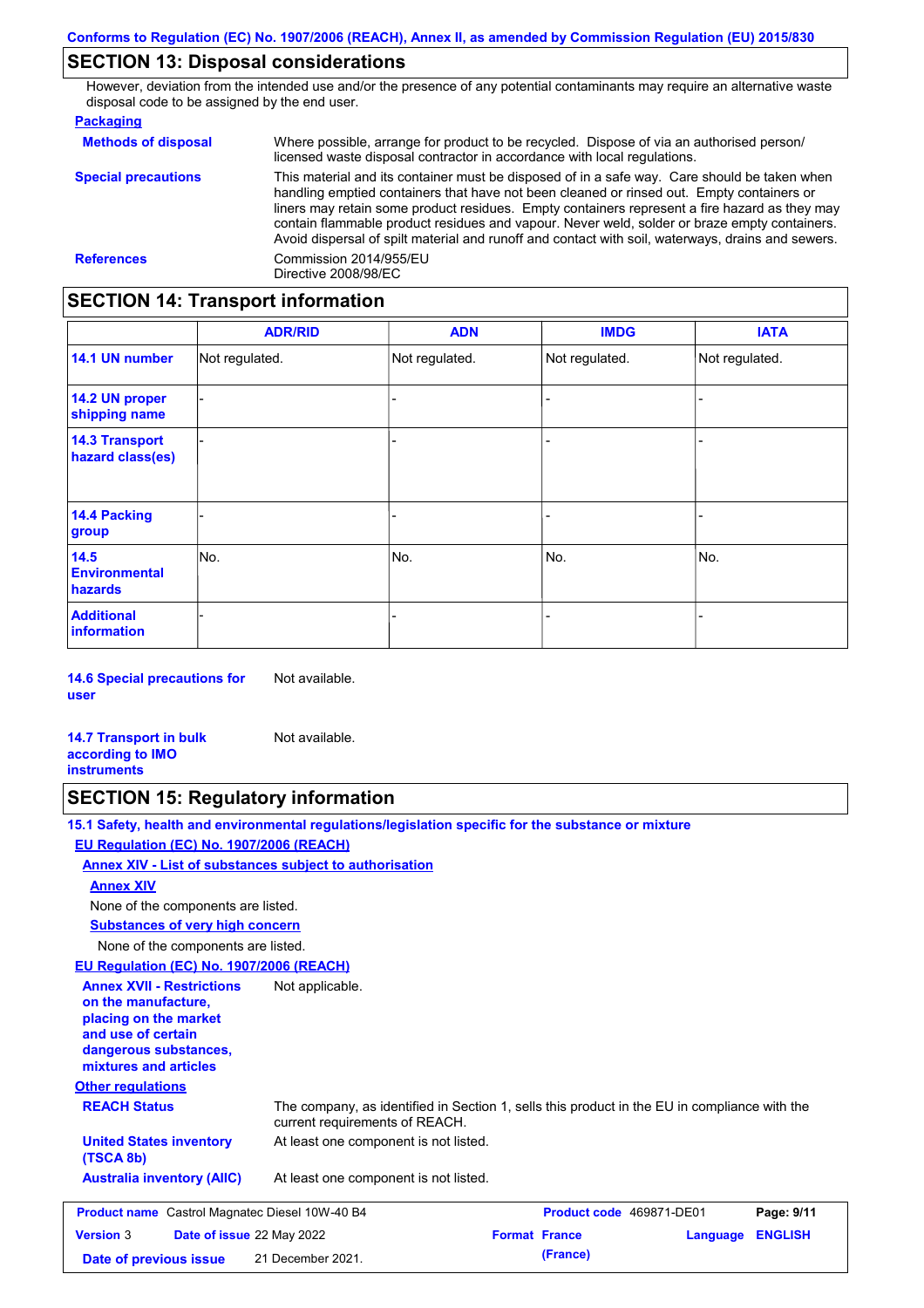## **SECTION 15: Regulatory information**

| <b>Canada inventory</b>                                            | At least one component is not listed.     |
|--------------------------------------------------------------------|-------------------------------------------|
| <b>China inventory (IECSC)</b>                                     | At least one component is not listed.     |
| <b>Japan inventory (CSCL)</b>                                      | At least one component is not listed.     |
| <b>Korea inventory (KECI)</b>                                      | All components are listed or exempted.    |
| <b>Philippines inventory</b><br>(PICCS)                            | At least one component is not listed.     |
| <b>Taiwan Chemical</b><br><b>Substances Inventory</b><br>(TCSI)    | All components are listed or exempted.    |
| Ozone depleting substances (1005/2009/EU)<br>Not listed.           |                                           |
| <b>Prior Informed Consent (PIC) (649/2012/EU)</b><br>Not listed.   |                                           |
| <b>Persistent Organic Pollutants</b><br>Not listed.                |                                           |
| <b>EU - Water framework directive - Priority substances</b>        |                                           |
| None of the components are listed.                                 |                                           |
| <b>Seveso Directive</b>                                            |                                           |
| This product is not controlled under the Seveso Directive.         |                                           |
| <b>National regulations</b>                                        |                                           |
| <b>Social Security Code,</b><br><b>Articles L 461-1 to L 461-7</b> | Sécurité sociale : tableau 36             |
| <b>Reinforced medical</b><br>surveillance                          | Not classified.                           |
| .                                                                  | $\sim$ $\sim$ $\sim$ $\sim$ $\sim$ $\sim$ |

| <b>15.2 Chemical safety</b> | A Chemical Safety Assessment has been carried out for one or more of the substances within  |
|-----------------------------|---------------------------------------------------------------------------------------------|
| assessment                  | this mixture. A Chemical Safety Assessment has not been carried out for the mixture itself. |

# **SECTION 16: Other information**

| <b>Abbreviations and acronyms</b> |  | ADN = European Provisions concerning the International Carriage of Dangerous Goods by<br>Inland Waterway                                                                        |  |                          |          |                |  |  |
|-----------------------------------|--|---------------------------------------------------------------------------------------------------------------------------------------------------------------------------------|--|--------------------------|----------|----------------|--|--|
|                                   |  | ADR = The European Agreement concerning the International Carriage of Dangerous Goods by<br>Road                                                                                |  |                          |          |                |  |  |
|                                   |  | ATE = Acute Toxicity Estimate                                                                                                                                                   |  |                          |          |                |  |  |
|                                   |  | <b>BCF</b> = Bioconcentration Factor                                                                                                                                            |  |                          |          |                |  |  |
|                                   |  | CAS = Chemical Abstracts Service                                                                                                                                                |  |                          |          |                |  |  |
|                                   |  | CLP = Classification, Labelling and Packaging Regulation [Regulation (EC) No. 1272/2008]                                                                                        |  |                          |          |                |  |  |
|                                   |  | CSA = Chemical Safety Assessment                                                                                                                                                |  |                          |          |                |  |  |
|                                   |  | CSR = Chemical Safety Report                                                                                                                                                    |  |                          |          |                |  |  |
|                                   |  | DMEL = Derived Minimal Effect Level                                                                                                                                             |  |                          |          |                |  |  |
|                                   |  | DNEL = Derived No Effect Level                                                                                                                                                  |  |                          |          |                |  |  |
|                                   |  | EINECS = European Inventory of Existing Commercial chemical Substances                                                                                                          |  |                          |          |                |  |  |
|                                   |  | ES = Exposure Scenario                                                                                                                                                          |  |                          |          |                |  |  |
|                                   |  | EUH statement = CLP-specific Hazard statement                                                                                                                                   |  |                          |          |                |  |  |
|                                   |  | EWC = European Waste Catalogue                                                                                                                                                  |  |                          |          |                |  |  |
|                                   |  | GHS = Globally Harmonized System of Classification and Labelling of Chemicals                                                                                                   |  |                          |          |                |  |  |
|                                   |  | IATA = International Air Transport Association                                                                                                                                  |  |                          |          |                |  |  |
|                                   |  | <b>IBC</b> = Intermediate Bulk Container                                                                                                                                        |  |                          |          |                |  |  |
|                                   |  | <b>IMDG</b> = International Maritime Dangerous Goods                                                                                                                            |  |                          |          |                |  |  |
|                                   |  | LogPow = logarithm of the octanol/water partition coefficient                                                                                                                   |  |                          |          |                |  |  |
|                                   |  | MARPOL = International Convention for the Prevention of Pollution From Ships, 1973 as                                                                                           |  |                          |          |                |  |  |
|                                   |  | modified by the Protocol of 1978. ("Marpol" = marine pollution)<br>OECD = Organisation for Economic Co-operation and Development<br>PBT = Persistent, Bioaccumulative and Toxic |  |                          |          |                |  |  |
|                                   |  |                                                                                                                                                                                 |  |                          |          |                |  |  |
|                                   |  | <b>PNEC = Predicted No Effect Concentration</b>                                                                                                                                 |  |                          |          |                |  |  |
|                                   |  |                                                                                                                                                                                 |  |                          |          |                |  |  |
|                                   |  | REACH = Registration, Evaluation, Authorisation and Restriction of Chemicals Regulation<br>[Regulation (EC) No. 1907/2006]                                                      |  |                          |          |                |  |  |
|                                   |  | RID = The Regulations concerning the International Carriage of Dangerous Goods by Rail                                                                                          |  |                          |          |                |  |  |
|                                   |  | <b>RRN = REACH Registration Number</b>                                                                                                                                          |  |                          |          |                |  |  |
|                                   |  | SADT = Self-Accelerating Decomposition Temperature                                                                                                                              |  |                          |          |                |  |  |
|                                   |  | SVHC = Substances of Very High Concern                                                                                                                                          |  |                          |          |                |  |  |
|                                   |  | STOT-RE = Specific Target Organ Toxicity - Repeated Exposure                                                                                                                    |  |                          |          |                |  |  |
|                                   |  | <b>Product name</b> Castrol Magnatec Diesel 10W-40 B4                                                                                                                           |  | Product code 469871-DE01 |          | Page: 10/11    |  |  |
| <b>Version 3</b>                  |  | Date of issue 22 May 2022                                                                                                                                                       |  | <b>Format France</b>     | Language | <b>ENGLISH</b> |  |  |
| Date of previous issue            |  | 21 December 2021.                                                                                                                                                               |  | (France)                 |          |                |  |  |